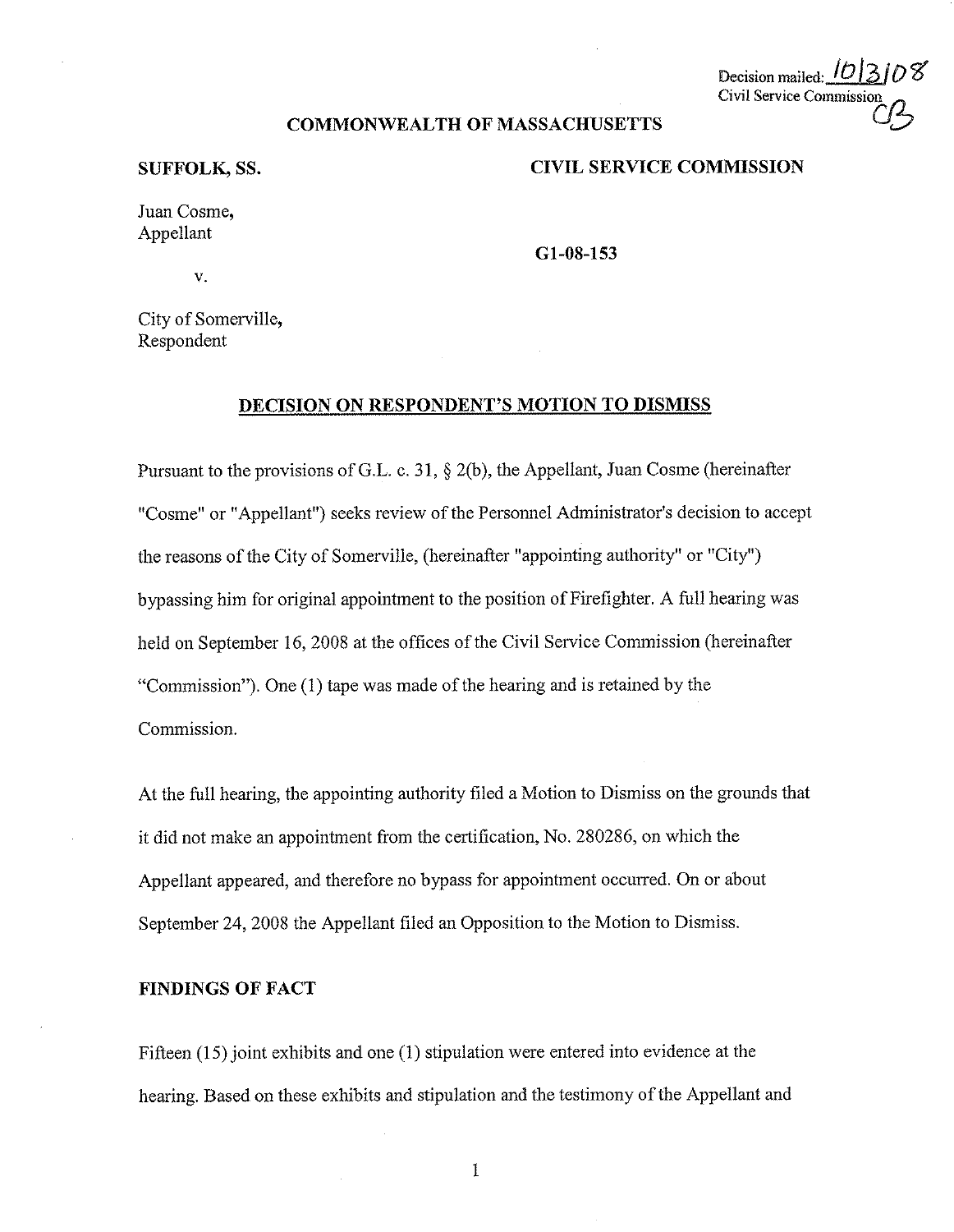Deborah A. Connolly, Human Resources Coordinator for the City, I make the following findings of fact:

- 1. At approximately the same time, the City made (3) requisitions to the Commonwealth's Human Resources Division (HRD) for the appointment of firefighters. One requisition was for a "regular" certified eligibility list. Another requisition was for a "special" certification of candidates proficient in Spanish. The last requisition was for a "special" certification of candidates proficient in Haitian. (Testimony of Connolly, Exhibits  $9 < 10$ )
- 2. The Appellant's name appeared at the top of the "special" certification for the Appointment of five  $(5)$  from candidates proficient in Spanish, Certification # 280286. The Appellant signed the certified list as willing to accept appointment (Testimony of Connolly, Exhibits 9 & 10)
- 3. The Appellant's name also appeared on the "regular" reserve firefighter Certification #280460. (Testimony of Connolly, Exhibit 2)
- 4. The Mayor of Somerville is the appointing authority. The Mayor sent the Appellant a letter dated May 30, 2008 stating that the City intended to bypass him for appointment from the special Spanish Certification #280286. The letter did not state the specific reasons for this intended bypass. (Testimony of Connolly, Exhibits I)
- 5. It was learned that the reason for the intended bypass of the Appellant was his positive test result for some level of marijuana by a hair-sample test taken by the city's medical testing vendor, Concentra. The Hair test sample was collected on May 16, 2008 and the results reported on May 24, 2008. The hair sample had been taken as part of the pre-employment medical examination. The hair sample, analysis testing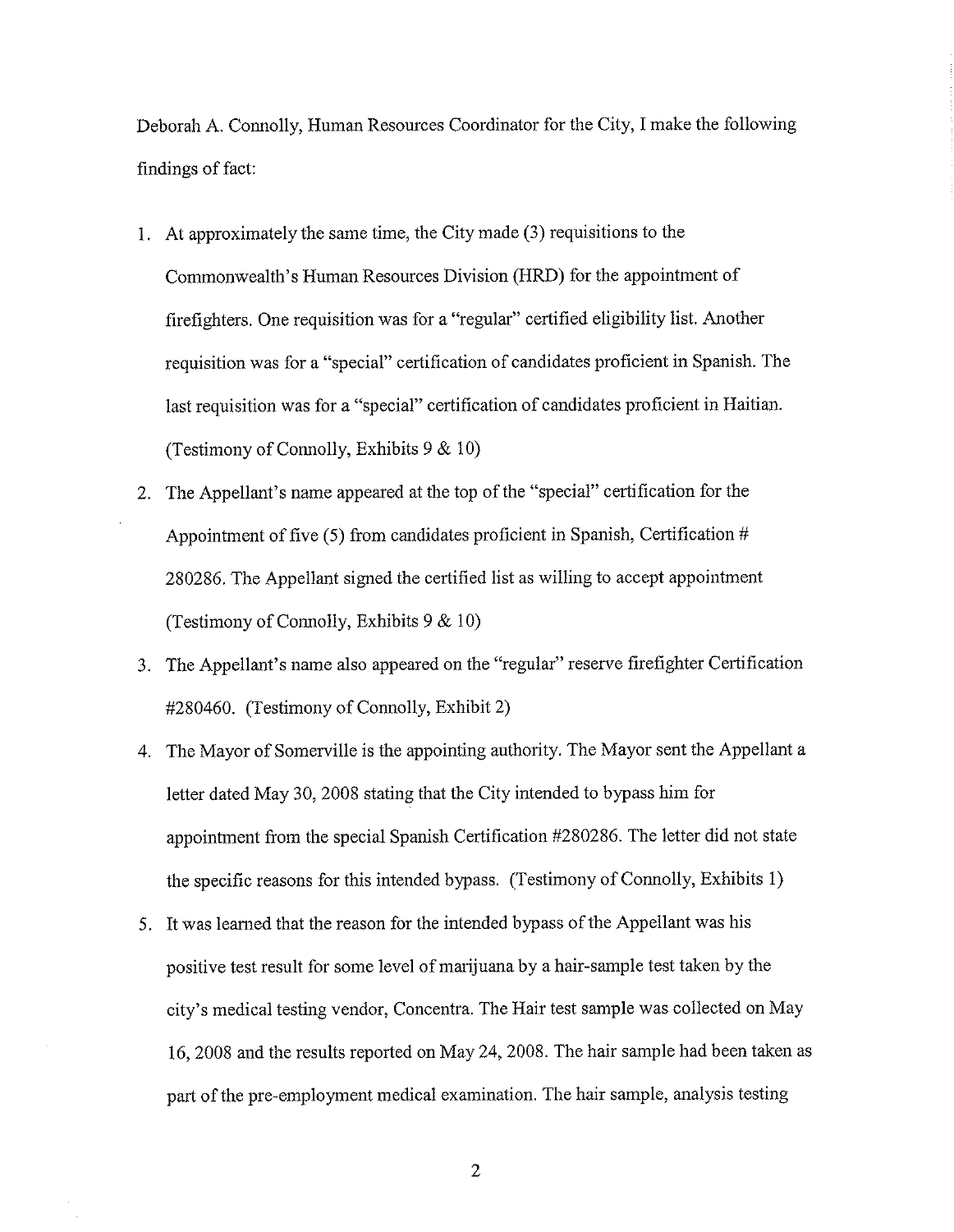had been completed by Psychemedics Corporation of Culver City California. (Testimony of Connolly, Exhibits 13, 14)

- 6. Orientation was held simultaneously for the eligible candidates from all three certifications. The Appellant attended the orientation, held on June 26, 2008, since he was also on the regular certification #280460. (Testimony of Connolly, Appellant, Exhibit 2)
- 7. Due to funding-budgetary issues and the inadequacies with the special Spanish Certification # 280286, the City decided not to make any appointments from that Certification. The City notified each of the candidates, including the Appellant and HRD that it intended not to make any appointments from that Certification. (Testimony of Connolly, Exhibits 3, 4, 5)
- 8. By letter, on July 25, 2008, HRD notified the City that it had accepted its notice of closing the selection process related to special Spanish Certification #280286. This letter officially cancelled the Certification. (Testimony of Connolly, Exhibits 6 & 7)
- 9. The Appellant was notified by the City by letter dated August 18, 2008 that Certification # 280286 had been closed by the City and cancelled by HRD. (Testimony of Connolly, Exhibits 5, 6 & 7)
- 10. No appointments were made by the City for firefighter from the special Spanish Certification # 280286. Therefore no bypass of any candidate for appointment has been made. (Testimony, Stipulation and Exhibits)

## **CONCLUSION**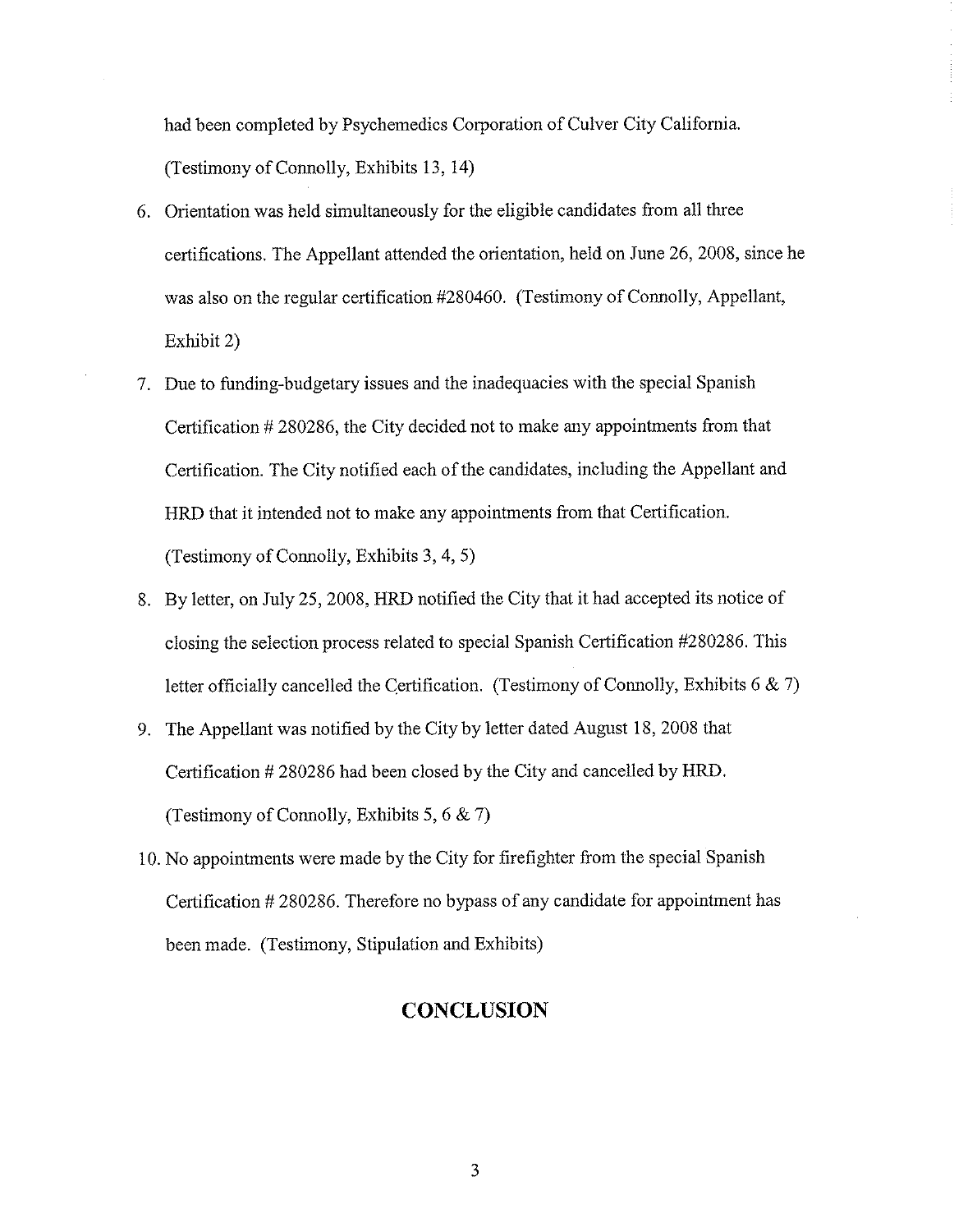The Respondent City of Somerville ("the City") pursuant to 8.01 C.M.R. 1.01 (7)(g), submitted this Motion to Dismiss the appeal of Appellant, Juan Cosme, on the grounds that: The Civil Service Commission ("the Commission") lacks jurisdiction to hear this matter since the Appellant has failed to state a claim on which relief can be granted. The Commission agrees with the City's claim.

The Appellant's appeal is founded on a claimed violation of G.L.c. 31,  $\S$  2(b), an unjustified bypass for an original appointment as a firefighter. The tenn *"Bypass,"* refers to "the selection of a person or persons whose name or names, by reason of [exam] score ... appear lower on a certification than a person or persons ... whose names appear higher on said certification." See Cotter v. City of Boston, 73 F.Supp.2d 62, 66 n.9 (Mass. 1999). Where an employer does not select the highest named individual on an exam generated eligibility list, the Commission has authority under  $\S 2(b)$  to hear an appeal of HRD's acceptance of the employer's statement of reasons for bypass, pursuant to  $\S 27$ .

Whereas here, the City, in the proper exercise of its administrative prerogative, decided to close the selection process and cancel the special Spanish Certification without making any appointments for firefighter, from that Certification. Since no selections were made, no bypass occurred, Sections 27 and 2(b) are not triggered See Goldblatt v Corporation Counsel of Boston & Others, 360 Mass 660, 666 (1971). The Appellant did not have a property interest in an appointment despite appearing at the top of the certified eligibility list or his expectations built over years of preparation and desire. See Bielawski v. Personnel Administrator (DPA), 422 Mass. 459, (1996)

G.L .c. 31, § 2(b) also states in relevant part that; "No person shall be deemed to be aggrieved nnder the provisions of this section unless such person has made specific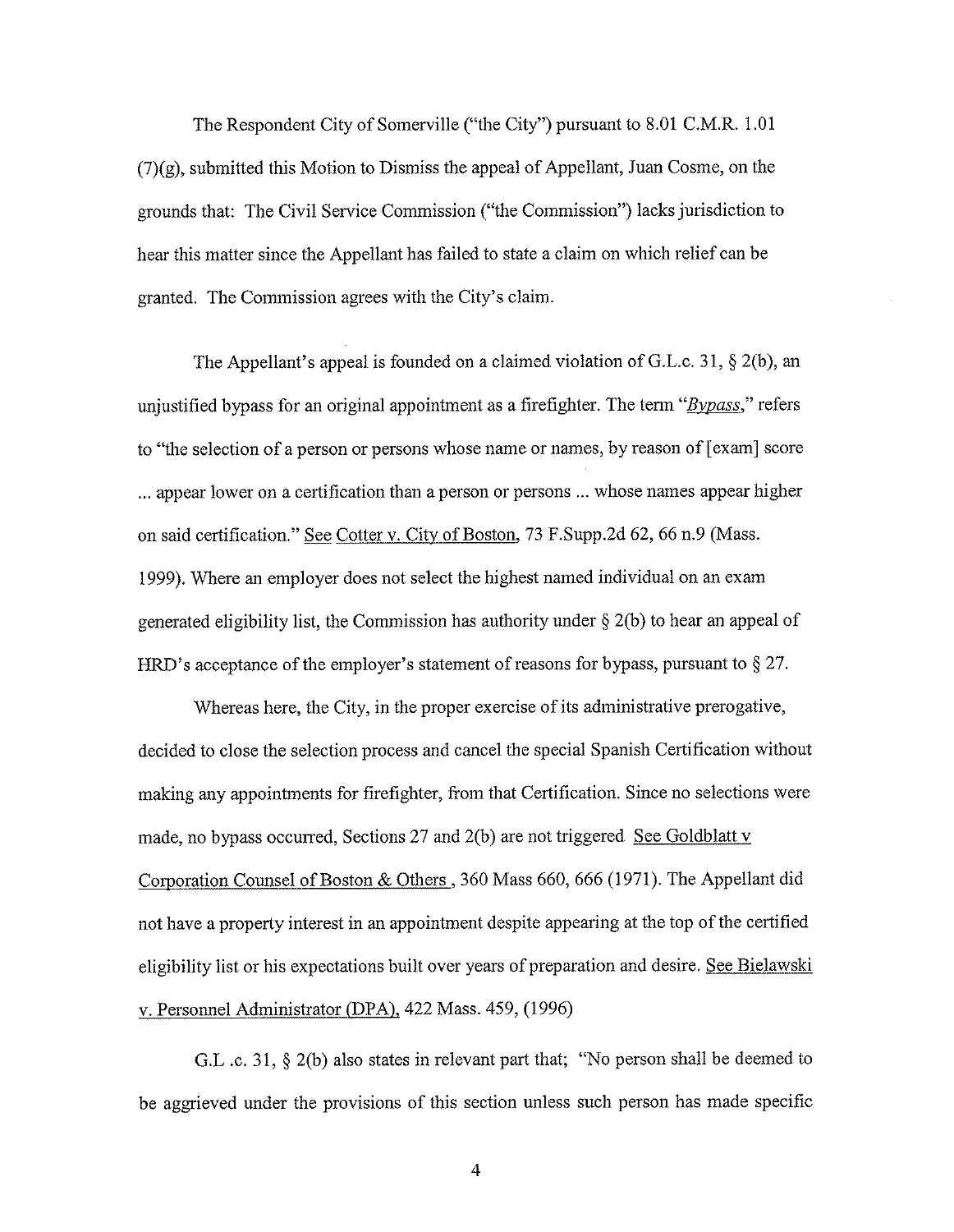allegations in writing that a decision, action, or failure to act on the part of the administrator was in violation of this chapter, the rules or basic merit principles promulgated thereunder and said allegations shall show that such person's rights were abridged, denied, or prejudiced in such a manner as to cause actual harm to the person's employment status."

The Commission finds that the Appellant has filed a timely appeal pursuant to G.L.c. 31, § 2(b) and it therefore has jurisdiction to hear or address this matter. However, the Commission maintains that after a hearing, the appeal must be dismissed on the merits, based on the facts as found.

In the present case the City clearly did not make any selection from the certification at issue and therefore no bypass for appointment could have occurred. The City has the established right to refrain from selecting any candidate(s) and requesting a closing or cancellation of the certification. The Appellant has failed to make the required showing under this section. The Appellant must make written allegations "...and said allegations shall show that such person's rights were abridged, denied, or prejudiced in such a manner as to cause actual harm to the person's employment status."

On these findings of facts and circumstances, the Appellant failed to show that his rights were abridged, denied, or prejudiced in such a manner as to cause actual harm to her employment status. Therefore, he is not an aggrieved person, he lacks standing and therefore the Commission lacks jurisdiction to determine this appeal, under G.L.c. 31, § 2(b)